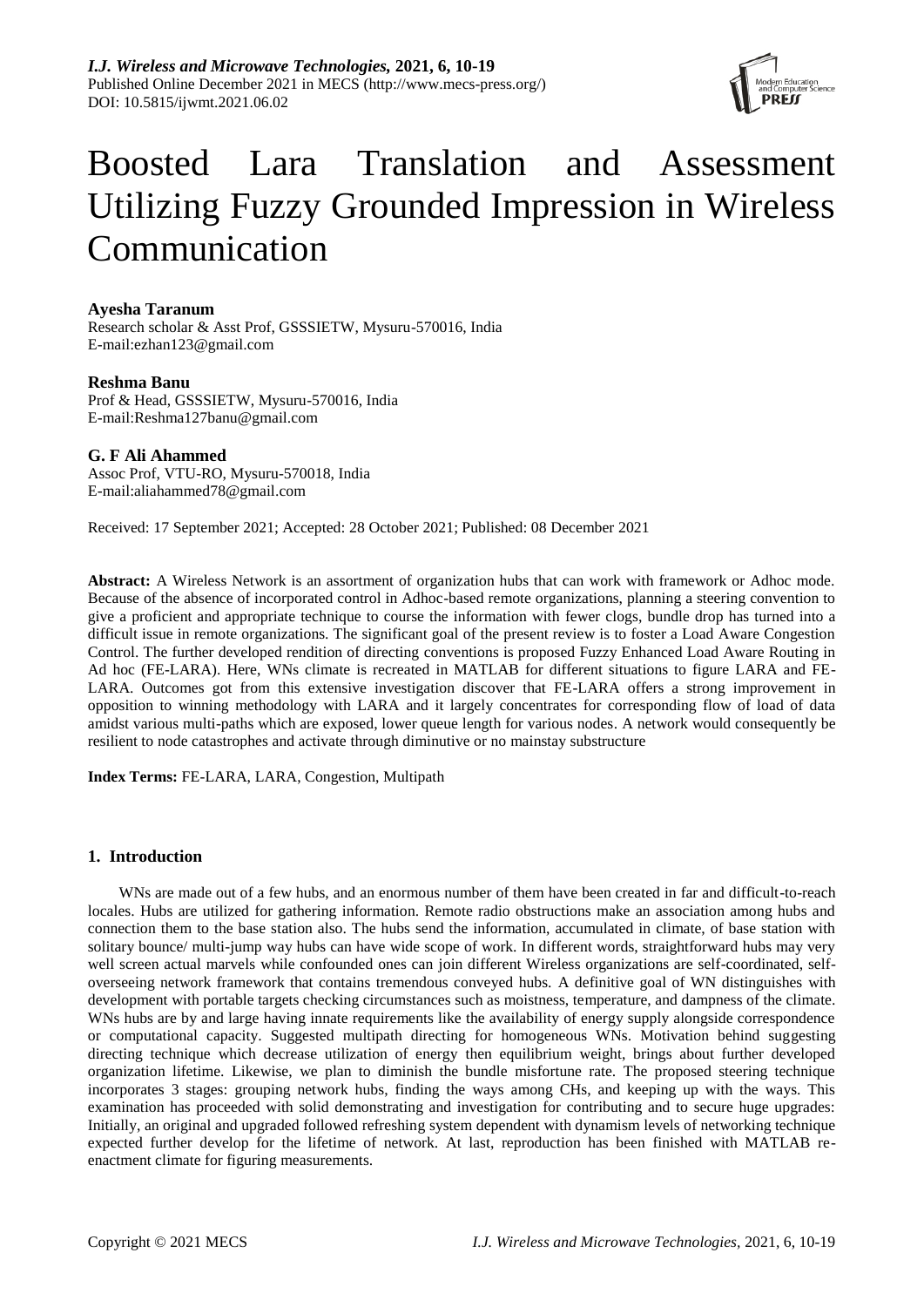## **2. Related Works**

In multipath coordinating cooperation, different ways are set up from source to destination target centres traffic which is parcelled with multiple ways. Essential advantages of multiple way coordinating have high constancy ways with extended capability with correspondence joins information transmission. The certain new investigation considers on making successful multipath guiding systems are analysed in the going with.

Moridi et al. [1] presents FTCM computation of WNs. The arrangement creates creamer energy-capable flowed gathering with set up in the computation. CH centre can find insufficient centres gathering and using various testing and separate larger part projecting voting form. Moreover, a support centre point picked in individually gathering. Which is depended for saving data copies, screen and introduce CH, further foster variation to the interior disappointment of gathering head centre point. Three different ways found from source CH to BS. The courses picked reliant with limits: waiting energy, no. of ricochets, expansion rapidity & steadfast quality.

Cai et al. [2] tended to versatile energy-capable multipath coordinating for WNs Bee C; system further evolved interpretation of Bee-. Believe it or not, Bee- - C inquiry-driven multipath controlling, made of essential stages: melding bundles, creating diverse ways, and sending data. In the chief stage, an exceptional grouping system has been tended to. In this manner bundle erection outlined. Resulting stage, phony bumble bee state estimation develops various ways among CHs and the sink

Manjeshwar et al. [3] recommended guiding procedure standardized WNs, limit sensitive energy capable association show. Strategy responsive coordinating show. In this strategy, on happening a change of a gathering, the CH ought to impart the hard and sensitive limit regards to its pack people. Centre points sense their present situation consistently and convey their data to the CH as shown by the edge regards.

### **3. Fuzzy based load Aware Routing**

The assessment, unique dynamism efficiency-based weight changing measure will be normally redesigned overall reviving method and chipped away at neighbourhood heuristic arrangement. This work offers a valuable energypowerful controlling methodology for WNs to discard explicit objectives in winning models.



#### Fig.1. Link Establishment

#### *3.1 Energy Model*

Distance between from source to destination with data various size of packets will be measured aimed at for each node for energy consumption. Total energy utilization for transmission of data, will be calculated using equation (1).

$$
E_{tx}(b, D) = \begin{cases} bE_e + b\varepsilon_{rs} & D^2 & \text{if } D < D_0 \\ bE_e + b\varepsilon_{mp} & D^4 & \text{if } D \ge D_0 \end{cases}
$$
 (1)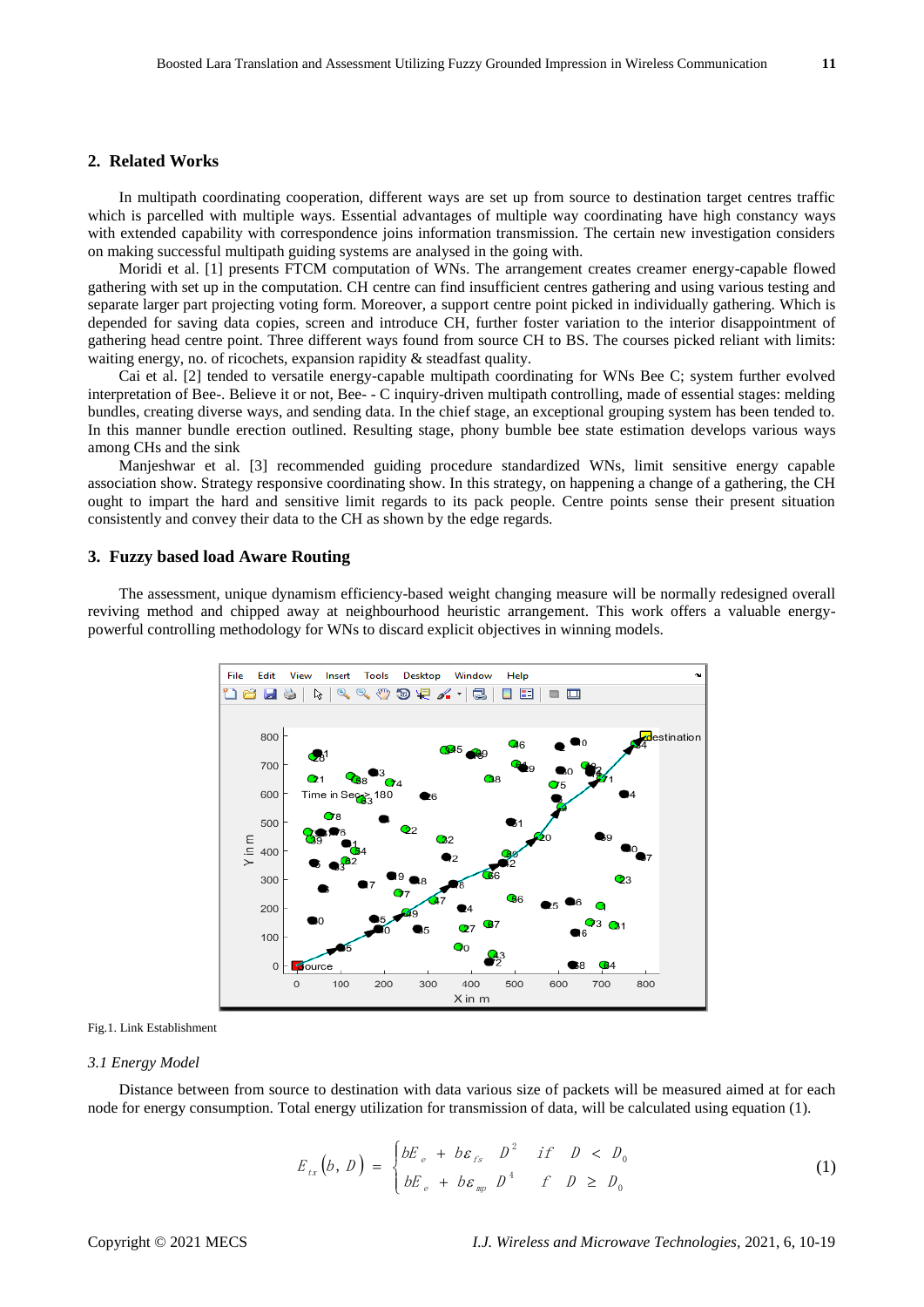Where, the distance among nodes of node and its receiver is represented as *D* , total bits in a data pack is denoted as b,  $E_e$  is the quantity of energy degenerated per bit at the time of data transmission,  $\varepsilon$ <sub>b</sub> is the transmission amplifier's amplification coefficient in free space and the transmission amplifier's amplification coefficient at multipath transmission is denoted as  $\varepsilon_{mp}$  and Distance  $D_0$  for high communication with each node estimated by equation (2)

$$
D_0 = \sqrt{\frac{\varepsilon_{fs}}{\varepsilon_{mp}}} \tag{2}
$$

Energy utilized ( $E_{rx}$ ) amount of bits b acknowledged with receiver node, is estimated by equation

$$
E_{rx}(b) = bE_e \tag{3}
$$

#### *3.2 Cluster Formation*

In the cluster formation phase, the mobile nodes will be amalgamated in formation of clusters Dynamic K-means technique merges with data from "K" clusters. Computation can be done using Equ (2) for K value. Network region partitioned as "K" no. of clusters having high intra-cluster and less inter-cluster.

$$
k_C = \sqrt{\frac{n}{2\pi}} \cdot \frac{S}{on_D^2} \tag{4}
$$

## **4. Simulation and Evaluation**

Evaluated the performance of the LARA and FE-LARA method using MATLAB simulation, and the result will compare with the LARA and FE-LARA protocol. The simulation parameters are taken from and are listed in Table 1. The simulation results are as below

| Simulator                 | <b>MATLAB</b>       |  |
|---------------------------|---------------------|--|
| Routing protocols         | LARA                |  |
| Time for Simulation (sec) | 500                 |  |
| Area for Simulation       | 1000*1000           |  |
| Type of Traffic           | <b>CBR/TCP</b>      |  |
| No. of nodes              | 100,200,300,400,500 |  |
| Connection rate           | 5 packets/s         |  |
| Range for Transmission    | $250 \text{ m}$     |  |
| MAC Type                  | 802.11              |  |
| Channel Type              | Wireless Channel    |  |
| Antenna Type              | Omni directional    |  |
| Size of Packet            | 512 bytes           |  |
| Node Mobility             | $10 \text{ m/sec}$  |  |
| Radio Propagation Model   | Two Way Ground      |  |
| Data-payload              | 512 bytes           |  |
| <b>Initial Energy</b>     | 1000 Joules         |  |
| Node Mobility             | $10 \text{ m/sec}$  |  |

Table 1. Simulation Parameters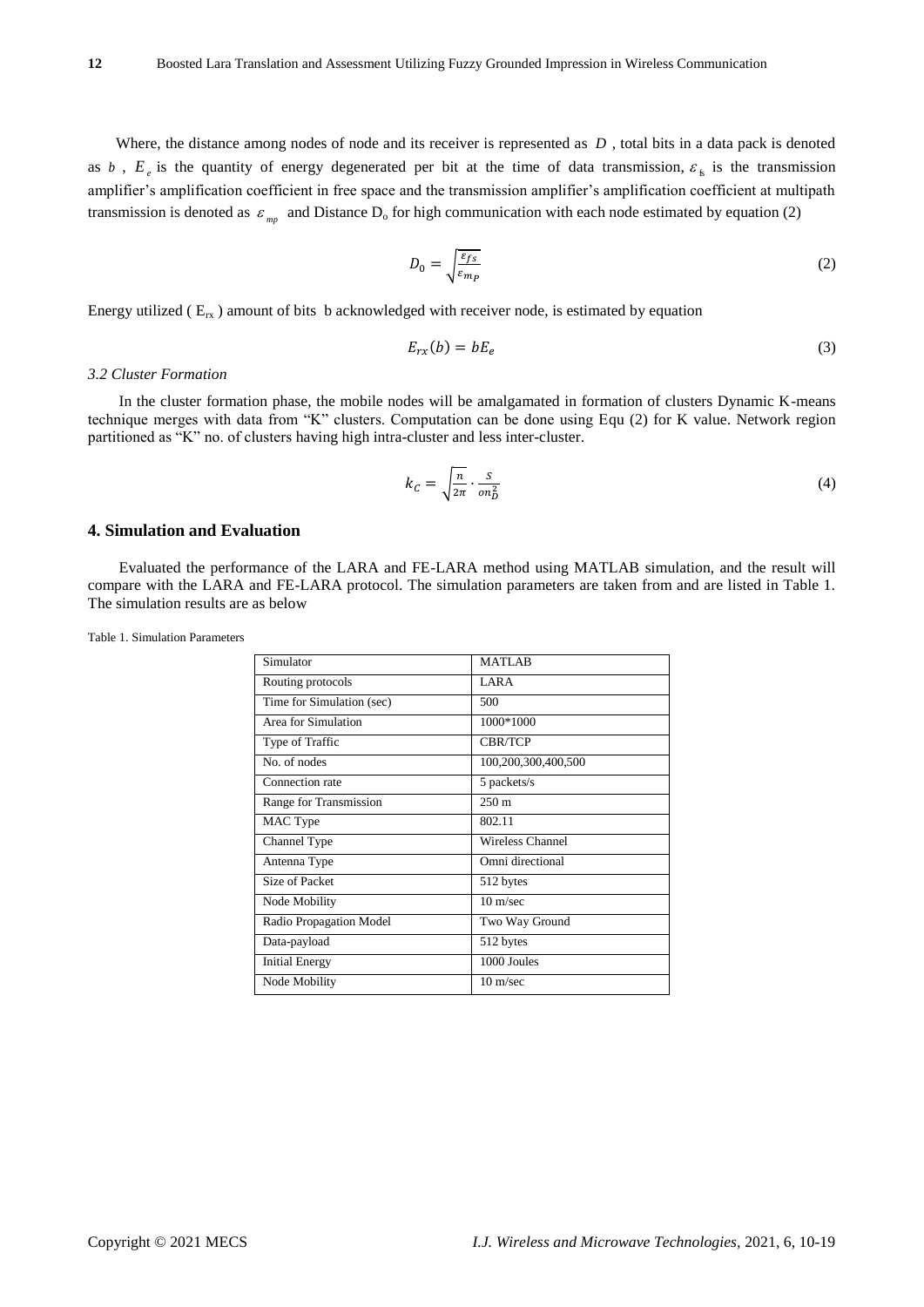

Fig. 2. Scenario for 200 nodes with 200 as packet rate



In figure 2.the representation of Scenario for 200 nodes with 200 as packet rate is been presented.

Fig. 3. Graph for normalized routing overhead for LARA



Fig. 4. Graph for packet drop ratio for LARA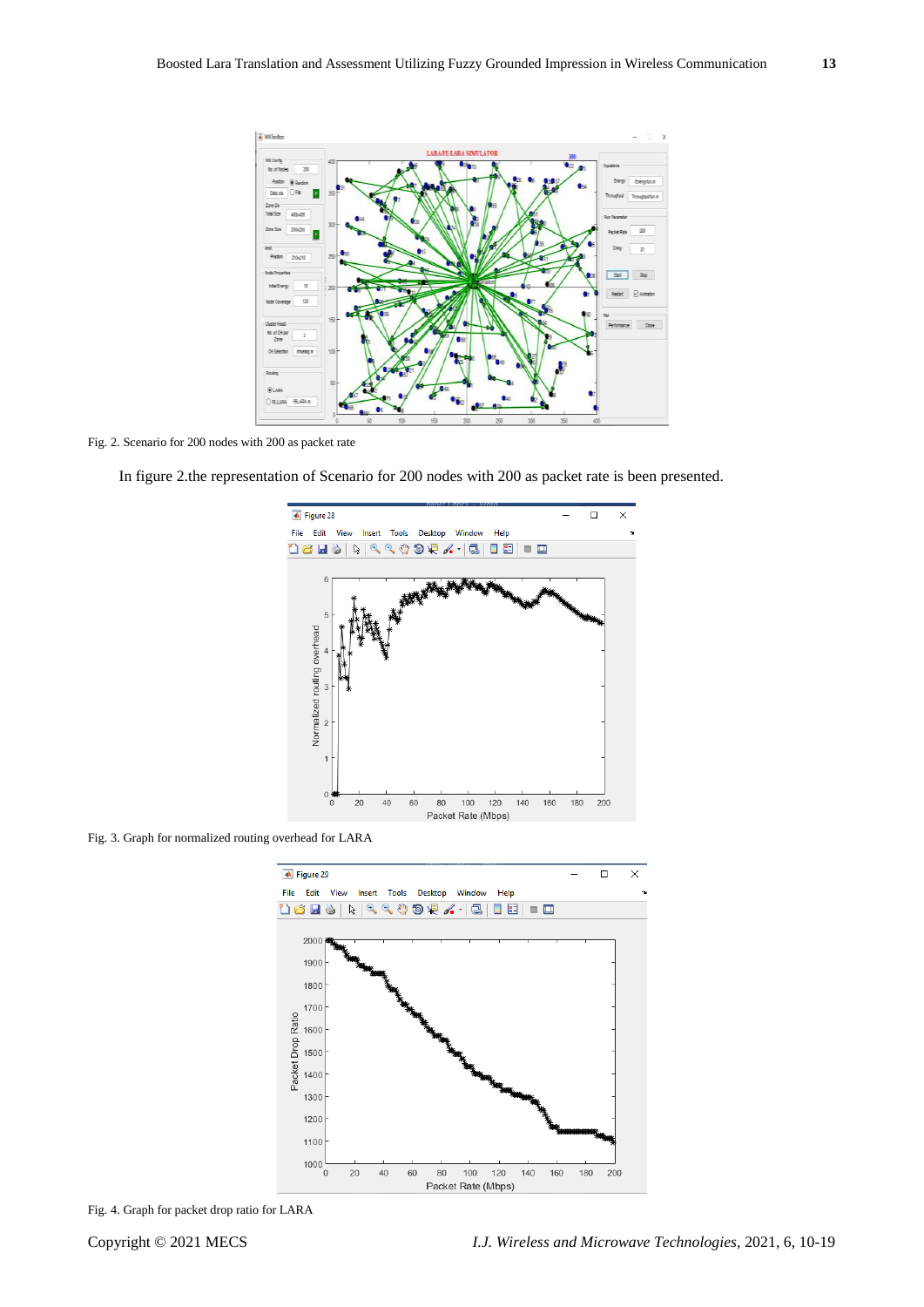

Fig. 5. Graph for Average end to end delay for LARA



Fig. 6. Graph for packet delivery ratio for LARA



Fig. 7. Graph for normalized routing overhead for FE- LARA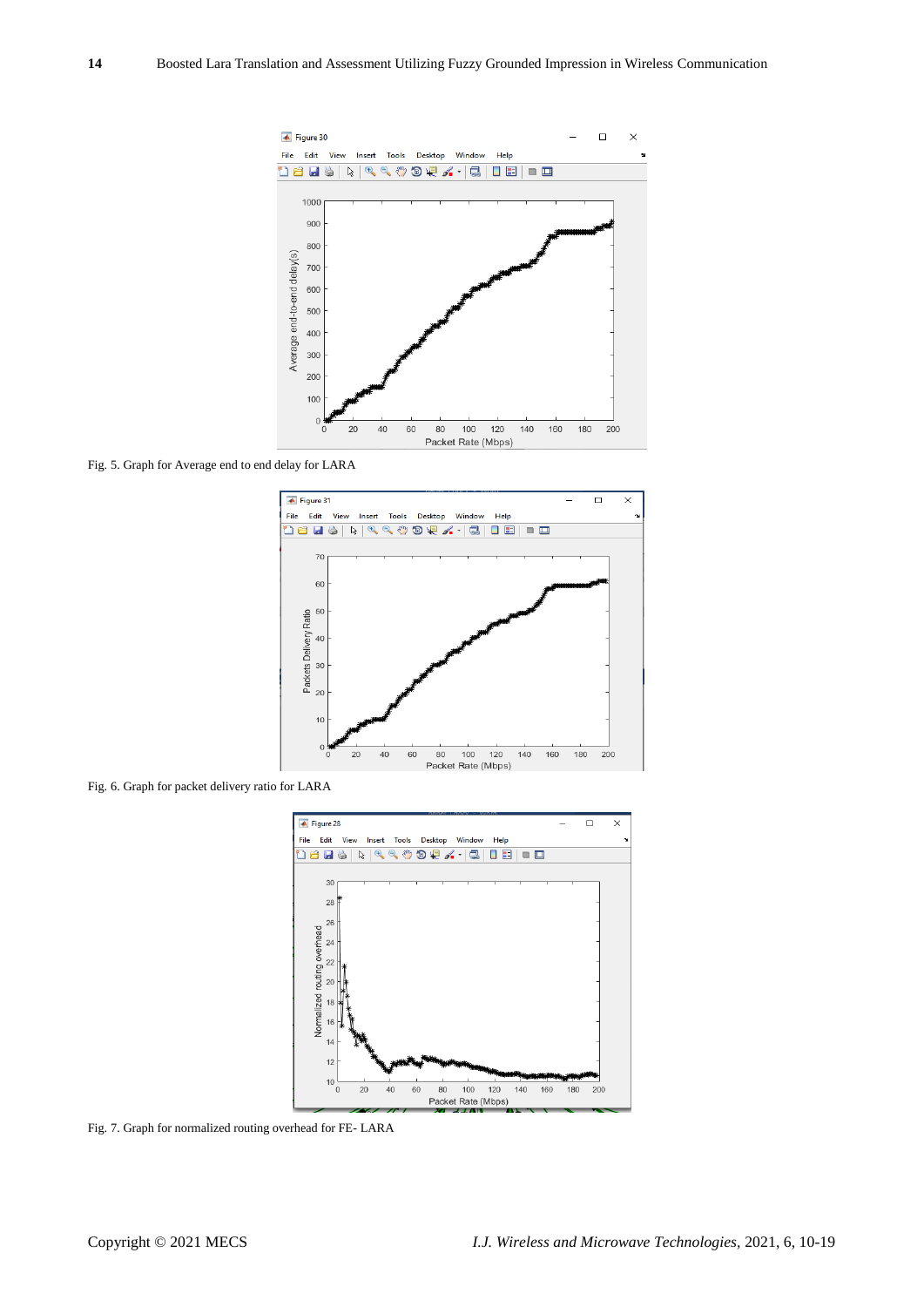

Fig. 8. Graph for packet drop ratio for FE-LARA



Fig. 9. Graph for Average end to end delay for FE-LARA



Fig. 10. Graph for packet drop ratio for FE- LARA

From Fig. 3 to Fig. 10 represents the Graphs for normalized routing overhead, packet drop ratio, Average end to end delay and packet drop ratio for both LARA and FE- LARA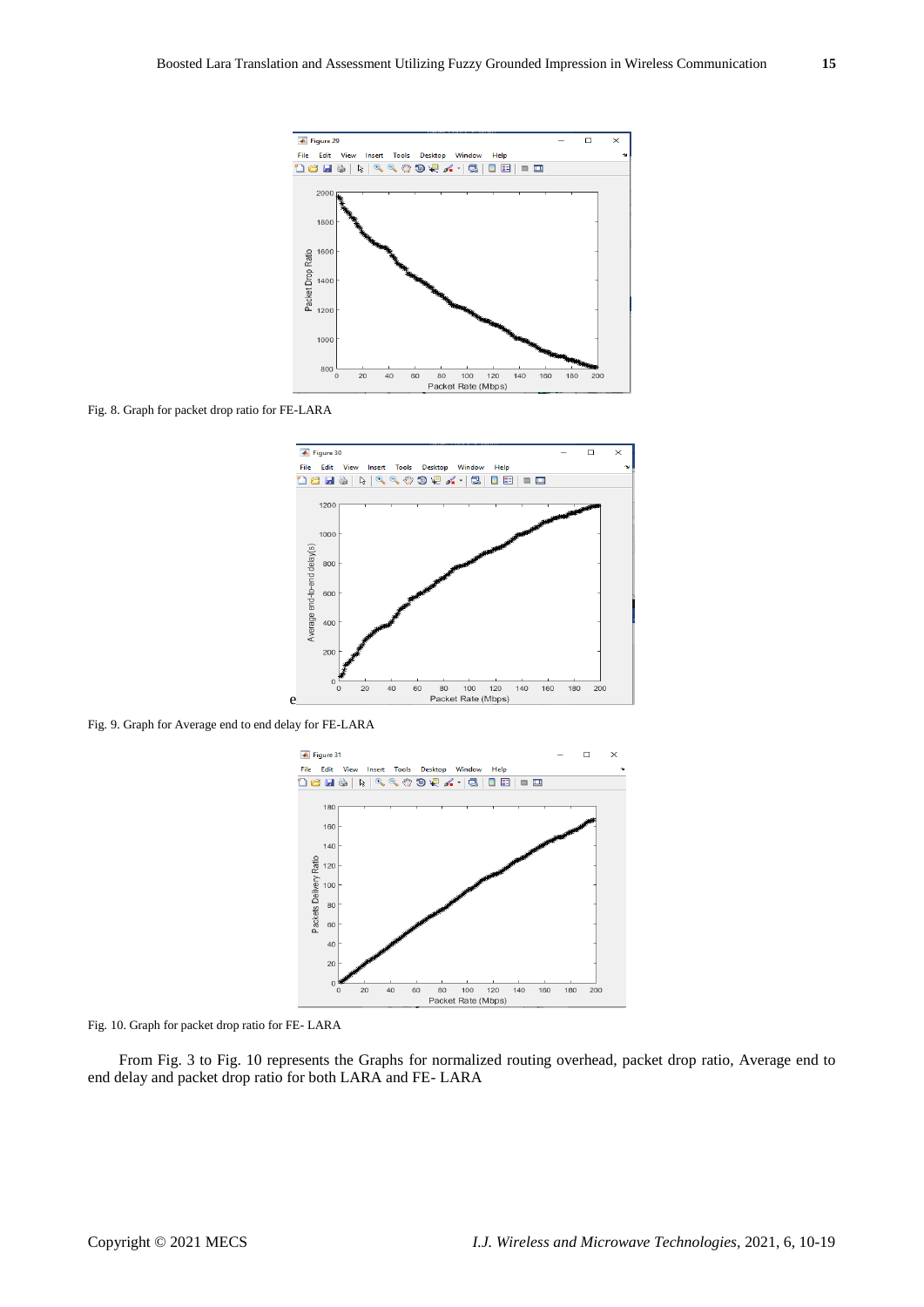

Fig. 11. Analysis Graph for normalized routing the overhead of LARA and FE-LARA



Fig. 12. Analysis Graph for packet drop ratio of LARA and FE- LARA



Fig. 13. Analysis Graph for normalized routing the overhead of LARA and FE-LARA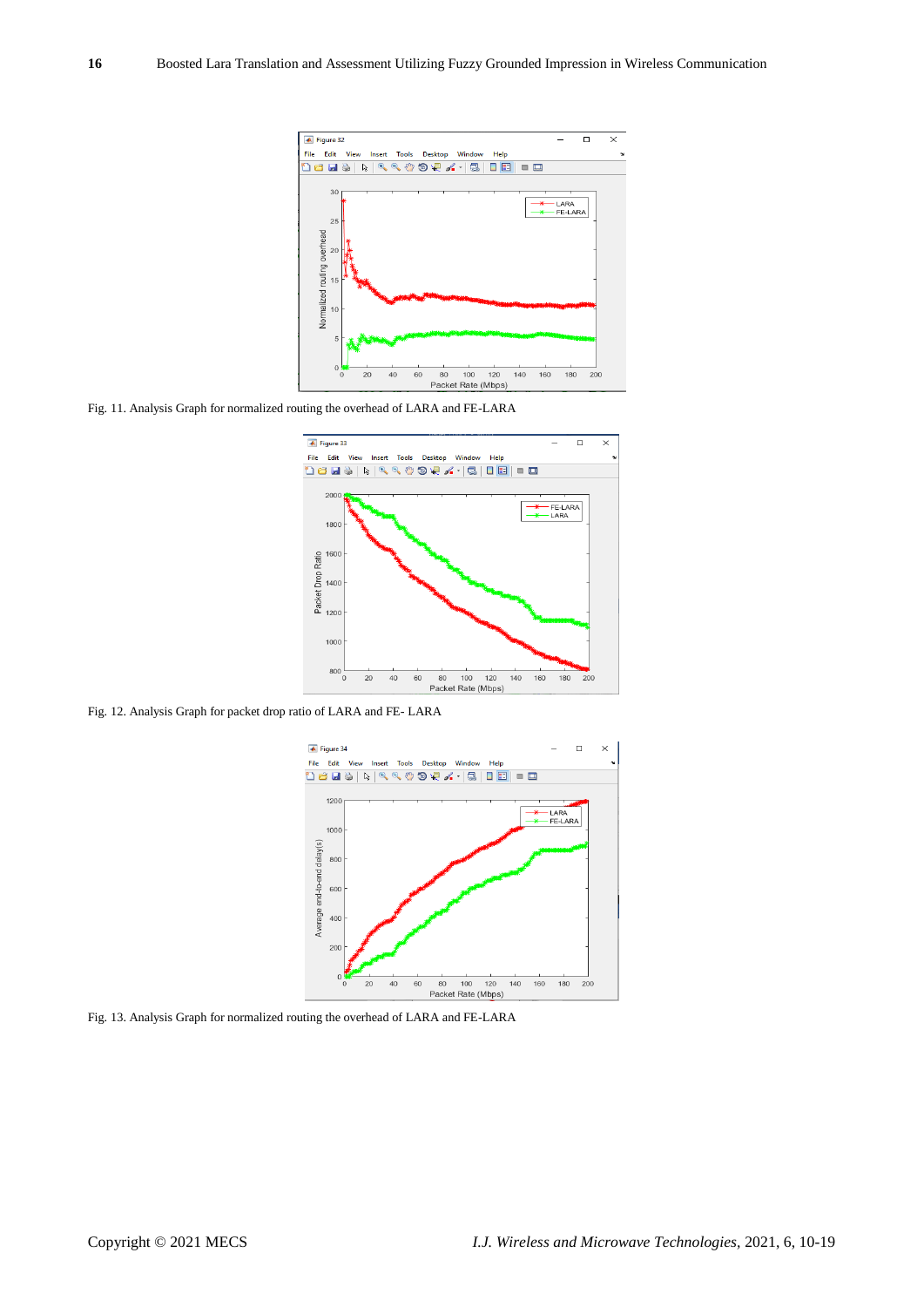

Fig. 14. Analysis Graph for packet drop ratio of LARA and FE-LARA

From Fig. 11 to Fig. 14 represents the analysis Graphs for normalized routing overhead ,packet drop ratio, Average end to end delay and packet drop ratio for both LARA and FE- LARA

Table 2. Analysis for LARA Packet and FE\_LARA Packet

| 200 nodes 200 Packet rate |                    |                |                 |
|---------------------------|--------------------|----------------|-----------------|
| Packet rate               | <b>LARA Packet</b> | FE LARA Packet | <b>Analysis</b> |
| 20                        | 6.000              | 19.000         | 68%             |
| 40                        | 13.000             | 37.000         | 62%             |
| 60                        | 20,000             | 55.000         | 64%             |
| 80                        | 30.000             | 73,000         | 59%             |
| 100                       | 33,000             | 92.000         | 63%             |
| 120                       | 37.000             | 107.000        | 65%             |
| 140                       | 39,000             | 119.000        | 67%             |
| 160                       | 42.000             | 132.000        | 68%             |
| 180                       | 43.000             | 145.000        | 70%             |
| 200                       | 49.000             | 160.000        | 69%             |

During data transit between clusters, the fuzzy logic system is employed to detect congestion. After detecting congestion, the proposed protocol handles the problem by regulating the broadcast rate of each neighbour CH node using exponential weighted priority-based rate control (EWPBRC) algorithms the analysis for the same is represented in the above Table.2.

## **5. Conclusion**

Wireless network is been exploited for abundant investigational regions for tracing the data assortment. Networks have diverse resource restrictions due to which there is necessity for modelling efficient routing procedure for examination which discover that FE-LARA offers a strong improvement in opposition to winning methodology with LARA provides a multipath betterment and flow remoteness between the nodes.

## **Acknowledgment**

I would like to acknowledge all the paper authors who have provided a good work for research scholar as the basis for further researchwork.

## **References**

- [1] Prabha K. Performance assessment and comparison of efficient ad hoc reactive and proactive network routing protocols. SN Computer Science. 2020 Jan; 1(1):1-7.
- [2] Khudayer BH, Anbar M, Hanshi SM, Wan TC. Efficient route discovery and link failure detection mechanisms for source routing protocol in mobile ad-hoc networks. IEEE Access. 2020 Jan 29; 8:24019-32.
- [3] Muchtar F, Al-Adhaileh MH, Alubady R, Singh PK, Ambar R, Stiawan D. Congestion Control for Named Data Networking-Based Wireless Ad Hoc Network. InProceedings of First International Conference on Computing, Communications, and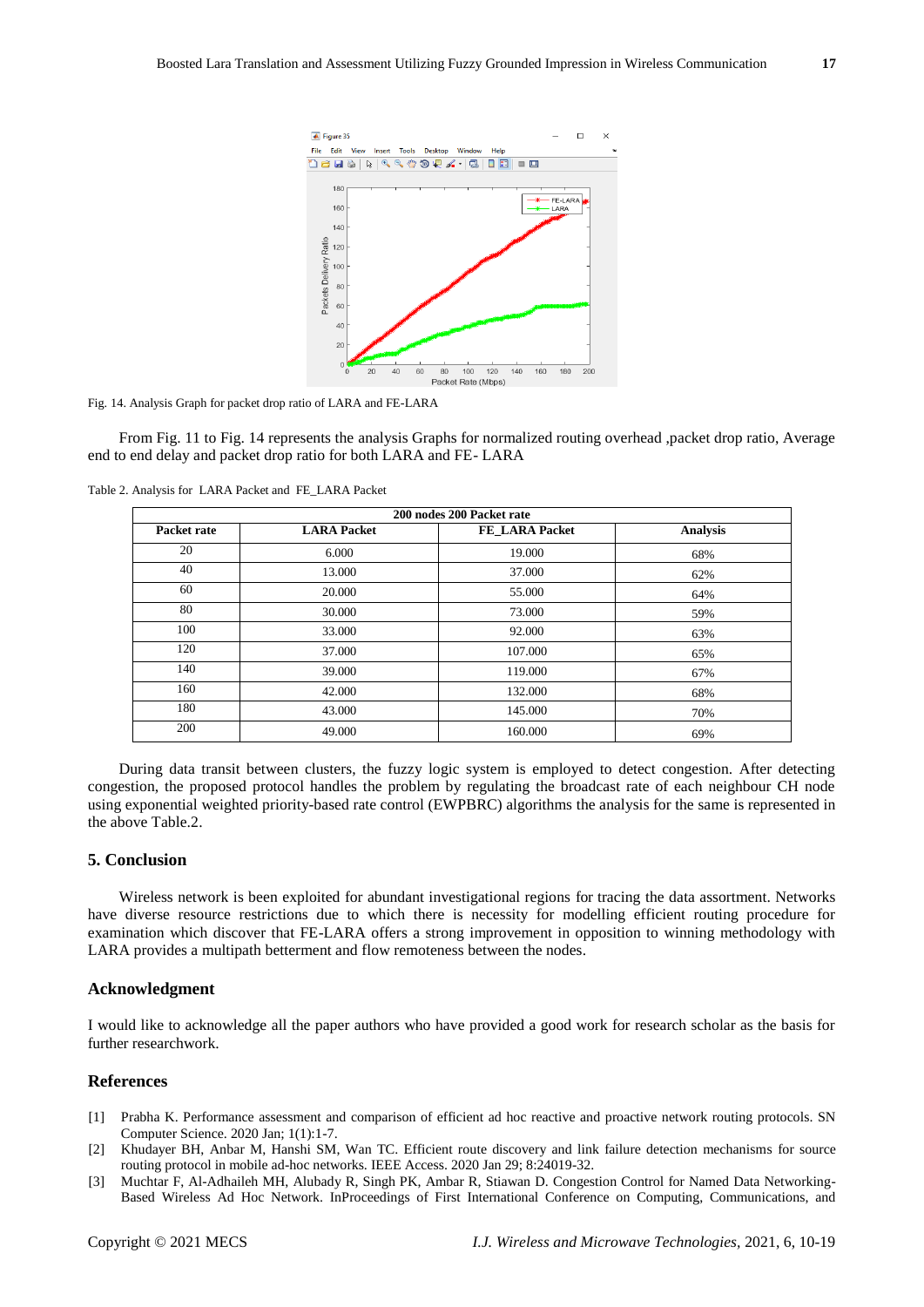Cyber-Security (IC4S 2019) 2020 (pp. 121-138). Springer, Singapore.

- [4] Nguyen TT. Multihop routing protocols on wireless ad hoc sensor networks with modified MAC layer and broadcasting scheme. Concurrency and Computation: Practice and Experience. 2020:e5720.
- [5] Sajwan M, Gosain D, Sharma AK. Hybrid energy-efficient multipath routing for wireless sensor networks. Computers & Electrical Engineering. 2018 Apr 1;67:96-113.
- [6] Del-Valle-Soto C, Velázquez R, Valdivia LJ, Giannoccaro NI, Visconti P. An Energy Model Using Sleeping Algorithms for Wireless Sensor Networks under Proactive and Reactive Protocols: A Performance Evaluation. Energies. 2020 Jan;13(11):3024.
- [7] Kumaran KM, Chinnadurai M. A Competent Ad-hoc Sensor Routing Protocol for Energy Efficiency in Mobile Wireless Sensor Networks. Wireless Personal Communications. 2020 Aug 28:1-6.
- [8] Prabha K. Performance Assessment and Comparison of Efficient Ad Hoc Reactive and Proactive Network Routing Protocols. SN Computer Science. 2020 Jan 1;1(1):13.
- [9] Nurcahyani I, Laksono FF. Performance Analysis of Ad-Hoc On-Demand Distance Vector (AODV) and Dynamic Source Routing (DSR) Routing Protocols During Data Broadcast Storm Problem in Wireless Ad Hoc Network. In2019 International Seminar on Intelligent Technology and Its Applications (ISITIA) 2019 Aug 28 (pp. 29-34). IEEE.
- [10] Kadhim RJ, Croock MS. Developed Ad Hoc On-demand Distance Vector Routing Protocol for Wireless Sensor Networks. International Journal of Advanced Research in Computer Engineering & Technology (IJARCET). 2018 Feb;7(2).
- [11] Govindasamy J, Punniakody S. A comparative study of reactive, proactive and hybrid routing protocol in wireless sensor network under wormhole attack. Journal of Electrical Systems and Information Technology. 2018 Dec 1;5(3):735-44.
- [12] Sajwan M, Gosain D, Sharma AK. CAMP: cluster-aided multi-path routing protocol for wireless sensor networks. Wireless Networks. 2019 Jul 1;25(5):2603-20.
- [13] Awad FH. Optimization of relay node deployment for multisource multipath routing in Wireless Multimedia Sensor Networks using Gaussian distribution. Computer Networks. 2018 Nov 9;145:96-106.
- [14] Jan MA, Jan SR, Alam M, Akhunzada A, Rahman IU. A comprehensive analysis of congestion control protocols in wireless sensor networks. Mobile networks and applications. 2018 Jun 1;23(3):456-68.
- [15] Moridi E, Haghparast M, Hosseinzadeh M, Jafarali Jassbi S (2020) Novel fault- tolerant clustering-based multipath algorithm (FTCM) for wirelessnetworks. Telecommun Syst, pp 1–14
- [16] Cai X, Duan Y, He Y, Yang J, Li C (2015) Bee- -c: An energy-efficient and scalable multipath routing protocol for wireless networks. International Journal of Distributed Networks 11(3):976127
- [17] Manjeshwar A, Agrawal DP (2001, April) TEEN: A routing protocol for enhanced efficiency in wireless networks. ipdps 1:189 [18] Multipath routing through the firefly algorithm and fuzzy logic in wireless networks Amir Nader Shahbaz1 Hamid Barati1 Ali Barati1 Received: 7 April 2020 / Accepted: 17 September 2020 © Springer Science

## **Authors' Profiles**



**Ayesha Taranum**, Research Scholar and Assistant Professor, Dept. of ISE, GSSSIETW, Mysuru. With 12+ years of rich experience .Pursuing PhD under VTU. Has been an active member of various professional bodies. Has Organized National Competitions /Talk/ Workshop/ Conferences. Has been awarded with best paper /best project and various funds.



**Dr. Reshma Banu**, Professor & HOD,ISE Dept at GSSS Institute of Engg & Technology for women, Mysuru. Has 19 yrs of Teaching and Research Experience. Submitted Book chapters She represented Dept. of ISE during NBA Visit. She succeeded in Getting NBA Accreditation by New Delhi, India, for ISE, Dept. for 3 years in year 2017 and Re-Accreditation for 3 years in year 2020. Won Organized National Competitions /Talk/ Workshop/ Conferences / FDP/ Session / Seminar/Webinars / Student Convention and Received Fund by KSCST in 2017, 2018, 2019 & 2020. Received Funds by (SMYSR). Received Funds by VTU TEQIP 1.3 in 2020.Organizing Chair for 5 IEEE International Conference on Electrical Electronics Communication Computer Technologies & Optimization Techniques ICEECCOT- 2016,2017,2018 & 2019 and National Standards) at GSSSIETW. She has published nearly 40 Research papers in International, National

Journals/conferences and book chapters.



**Dr. G.F Ali Ahammed** ,Associate professor & Head,Associate professor & Head, Dept. of Digital Electronics and Communication Systems, VTU-RO, MysuruDr. G. F Ali Ahammed received Ph.D. degree from Sri Krishna Devaraya University, Anantapur(A.P) in 2011. Presently he is guiding six Ph.D. scholars. He has 20 years of Academic, Research and Administrative experience and has published more than fifty research papers in National, International Journals and Conferences.